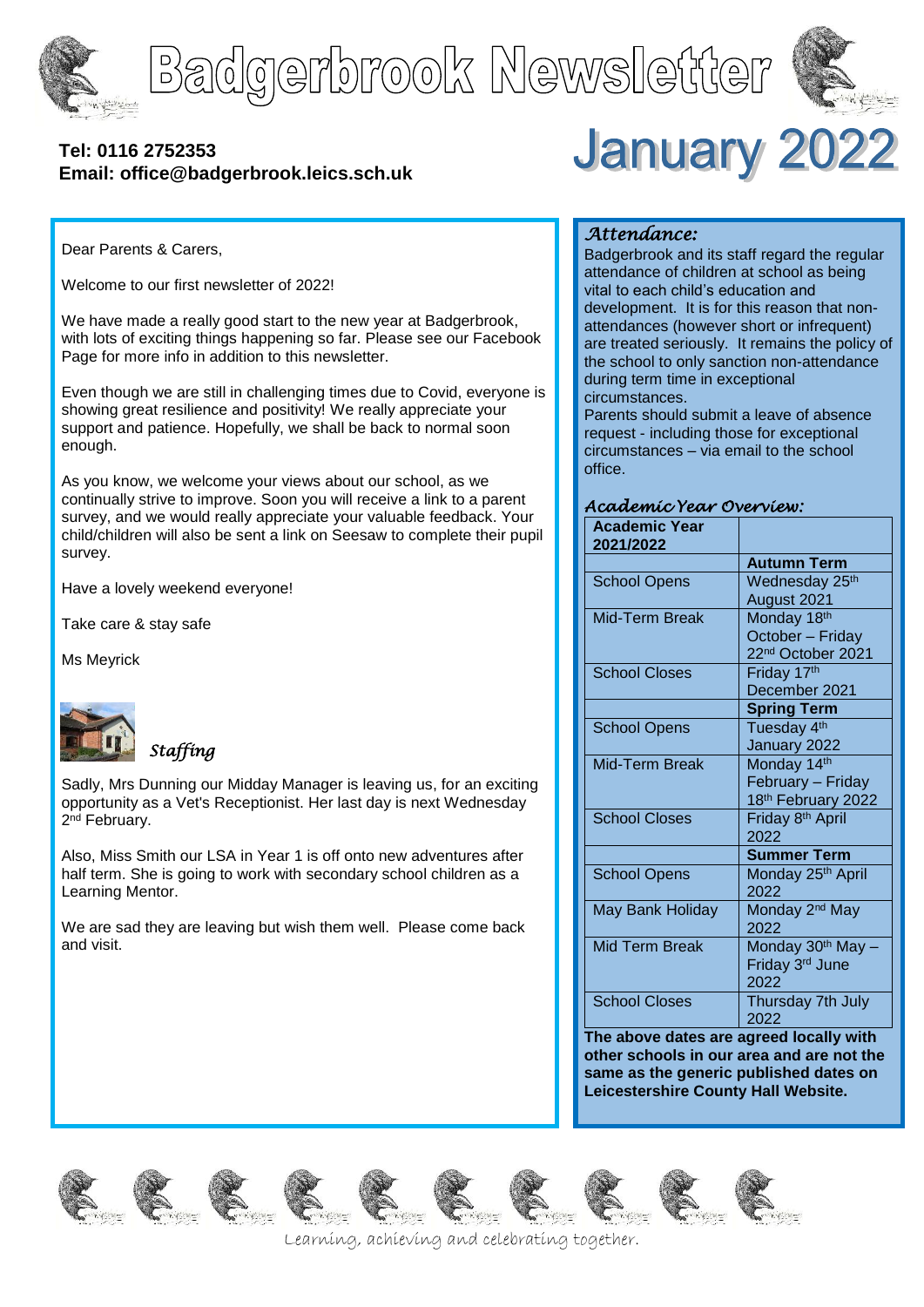

# *Lost Property*

Mrs Edwards our Midday Supervisor did an amazing job of clearing all of the lost property at the end of last time. However, we are gradually getting more lost property that have no names in them.

Please can we ask that you put your child's name and class into everything that comes into school (remember pen disappears after a few washes). This way we have a good chance of returning the items back to your child.



### *Reading at Home*

Reading across the whole school continues to be a focus. Please can you support your child in reading at least 5 times a week at home and record in your child's reading diary.

#### **Top 10 benefits of daily reading with your child:**

- 1. Their vocabulary is larger and more extensive.
- 2. **They perform better academically**.
- 3. Their imagination can run wild.
- 4. Their creativity skills develop.
- 5. They develop empathy.
- 6. They gain a deeper understanding of their world.
- 7. Their concentration levels improve.
- 8. The parent and child bond improves.
- 9. Their cognitive development is supported.
- 10. Their social skills and interaction improve.



#### *Roving Books*

We are excited to announce that the wait is over..... 'Roving Books' mobile bookstore will be returning to Badgerbrook on Tuesday 8th February. Their visit in October was well received by both pupils and parents and we know that many children can't wait for the opportunity to buy the next book on their wish list! Perhaps in readiness for World Book Day in March, or to take part in our school readathon. The visit was also phenomenally successful in raising funds to restock our school library.

We look forward to seeing you on the 8<sup>th</sup>. Further details will be sent near the time.



*Music* 

Years 5 & 6 are currently taking part in an exciting turntabling project as part of our Music Curriculum at Badgerbrook. They get to experience the versatile, exciting and dynamic art of turntablism on 30 top-of-the-range decks. It develops many musical skills including performance, composition, pulse and rhythm skills. We look forward to showing some videos of our skills on the school website in the future.













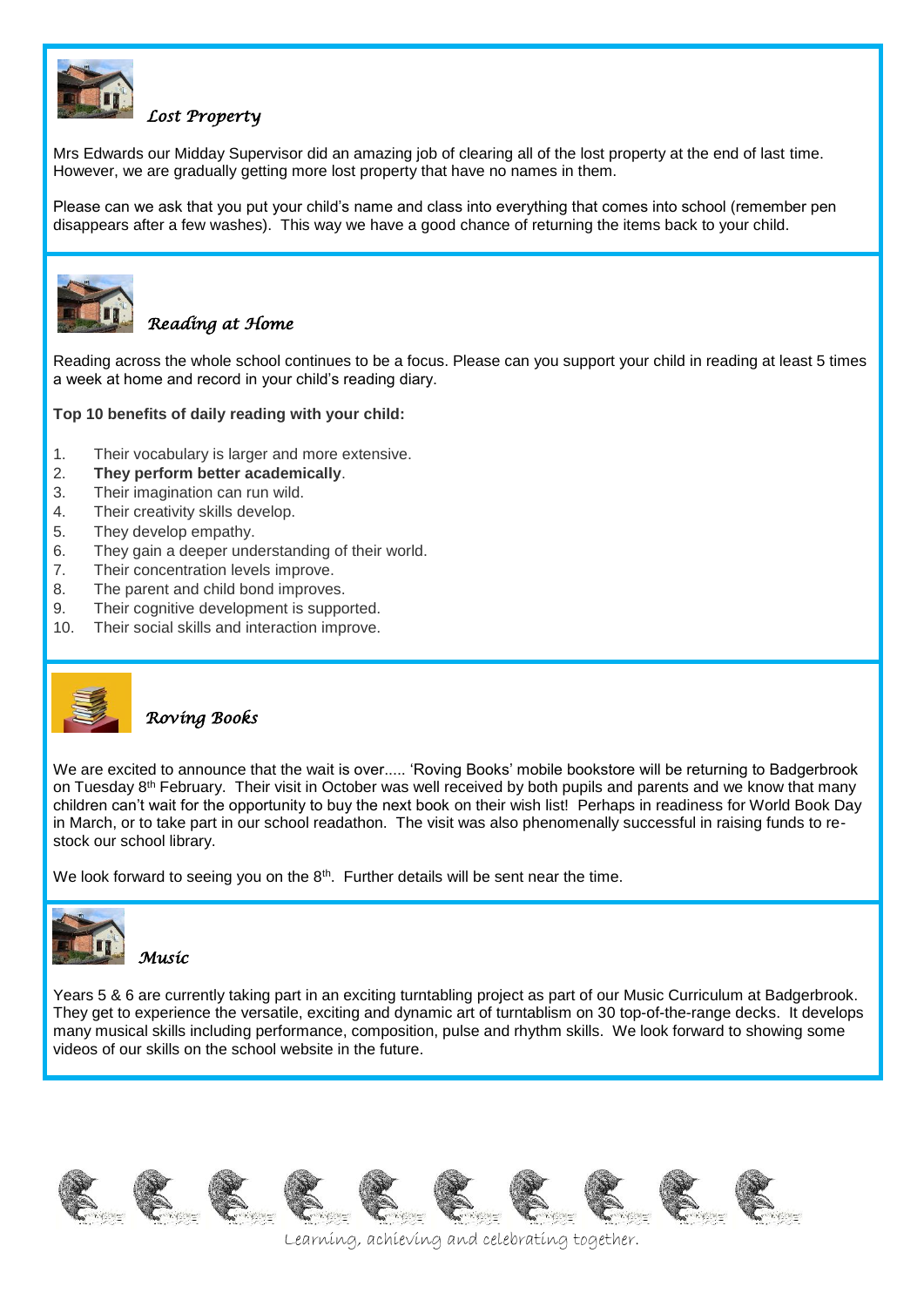

# *The South Leicestershire Partnership*

The South Leicestershire have created some newsletters inserts for parents/ carers for each month of the academic year. The newsletters are designed to give parents a basic understanding of health and well-being. They include links to websites for more detailed information and helplines/further support. The newsletters based are on the following topics:

- 1. January 2022- New Years Resolutions
- 2. Feb 2022-Mental Health Newsletter
- 3. March 2022-Oral Health Newsletter
- 4. April 2022-Stress Newsletter
- 5. May 2022- Body Image
- 6. June 2022- Healthy Eating

To access the whole newsletter inserts folder please use the following: <https://drive.google.com/drive/folders/1iuc8Ot96U-sHxfBCCA1atkY8H8I1Wiwj?usp=sharing>



TikTok is huge with children and teenagers right now. Read this factsheet (attached) to learn about steps you can take to help keep your child safe on TikTok."

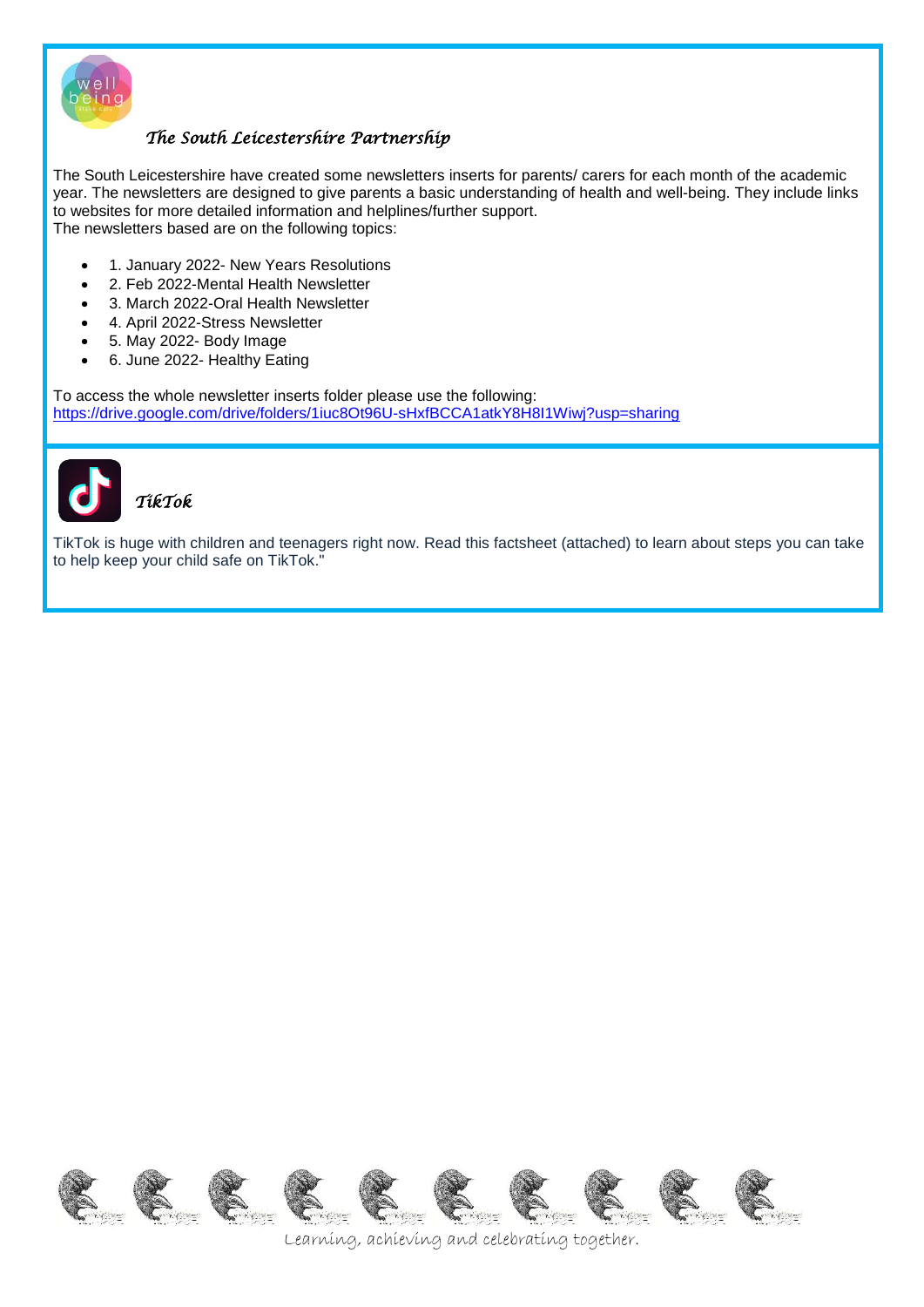#### Big Shout out to .......

Emma in Yr4 has achieved her gold rose award in classical ballet and with honours star, the highest award! #self-belief.

Well done Emma

A special mention to 2AS for impecable mannors, role models and behaviour when walking around school. #respect, #teamwork

Well done, keep up the good work.

EKKK

Logan in Yr 4 for showing both perseverabce & resilence in class, #self-Belief.

Well Done Logan

# *Safeguarding*

If you have any concerns about the welfare of any child in our school, or you wish to discuss aspects of safeguarding, please speak to our Designated Safeguarding Lead Ms A Meyrick or one of our Deputy Designated Safeguarding Leads, Mrs V Toon & Mrs C Webb.

# *Online Safety*

Computers are everywhere. No matter where we go, there is no escaping their reach. Our children are growing up in a world where these devices are common in everyday lives. Unlike many adults, children are not fazed by computers and smart devices and accept them as part of their way of life. At Badgerbrook, we acknowledge that computers, devices and of course the internet are all amazing technologies both now and for the future. However, we are aware of the necessity to keep our children safe. We would like to make you aware of CEOP, which is the government's Child Exploitation and Online Protection Centre. If you wish to report some inappropriate content or behaviour online follow the directions on their pages.

We would also like to introduce you to a new industry-backed website for parents, which aims to provide a good understanding of issues affecting children today. Take a look here: www.internetmatters.org.

RE CE